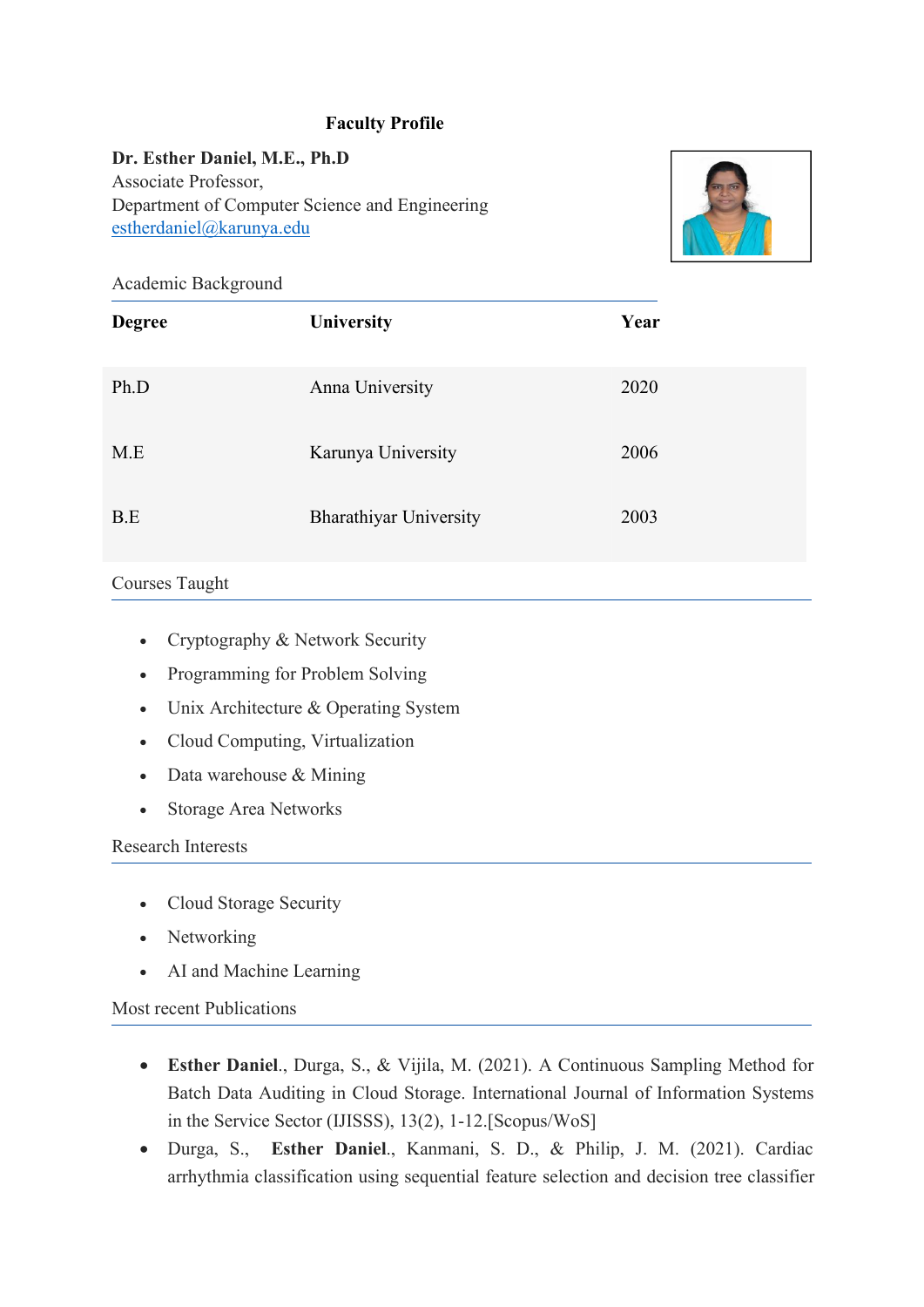method. International Journal of Innovative Computing and Applications, 12(4), 175- 182.[Scopus]

- Durga, S., **Esther Daniel**.,& Leelipushpam, P. G. J. (2021). A novel request state aware resource provisioning and intelligent resource capacity prediction in hybrid mobile cloud. Journal of Ambient Intelligence and Humanized Computing, 1- 14.[Impact factor 4.8/SCI/Scopus]
- Seetha,S., Francis, S. A. J., Kanaga, E., & **Esther Daniel**. (2020). ESAM-Energy Saving Slot Allocation Based Multicast Routing in Wireless Mesh Network. EAI Endorsed Transactions on Energy Web, 7(30), e11.[Scopus]
- **Esther Daniel**,S.Durga,J.Vijayalakshmi,.Janani,N.Susila Green telecare: An iot and cloud based identification of common thoracic diseases using deep learning approach,Journal of Green Engineering, Volume-11, Issue-2, pp.1452-1466.Feb 2021[Scopus Indexed]
- Philip, J. M., Durga, S., & **Esther Daniel**. (2020). Deep Learning Application in IoT Health Care: A Survey. In Intelligence in Big Data Technologies—Beyond the Hype (pp. 199-208). Springer, Singapore. [Scopus Indexed]
- Durga, S., **Esther Daniel,** & Deepakanmani,(2020) S. DNN-Based Decision Support System for ECG Abnormalities. In 2nd EAI International Conference on Big Data Innovation for Sustainable Cognitive Computing (pp. 331-338). Springer, Cham. [Scopus Indexed]
- Angelin, D., **Esther Daniel**.,Paulraj, G. J. L., & Durga, S. (2020, March). A Cost- Effective Framework for Heart Signal Monitoring System. In 2020 6th International Conference on Advanced Computing and Communication Systems (ICACCS) (pp. 655-660). IEEE. [Scopus Indexed]
- **Esther Daniel.**, & Vasanthi, N. A. (2020). ES-DAS: An Enhanced and Secure Dynamic Auditing Scheme for Data Storage in Cloud Environment. Journal of Internet Technology, 21(1), 173-182. [Impact factor 1.7 SCI/Scopus Indexed]
- **Esther Daniel**, Durga, S., Susila, N., Subha, S, "An optimal machine learning classifier for cloud-based web URL phishing detection", Journal of Green Engineering, Volume-10, Issue-4, pp.1618-1632.April 2020[Scopus Indexed]
- **Esther Daniel** & N.A Vasanthi, 'LDAP: A Lightweight Deduplication and Auditing Protocol for Secure Data Storage in Cloud Environment', International Journal of Cluster Computing, Springer,2019, pp.1247-1258. [Impact Factor: 2.040 SCI/SCOPUS]
- Merlin Kunju, **Esther Daniel,** "Evaluation of Phishing Techniques based on Machine learning" in Third International Conference on Intelligent Computing and Control systems (ICICCS 2019) on May 15 to 17,2019. [ SCOPUS Indexed]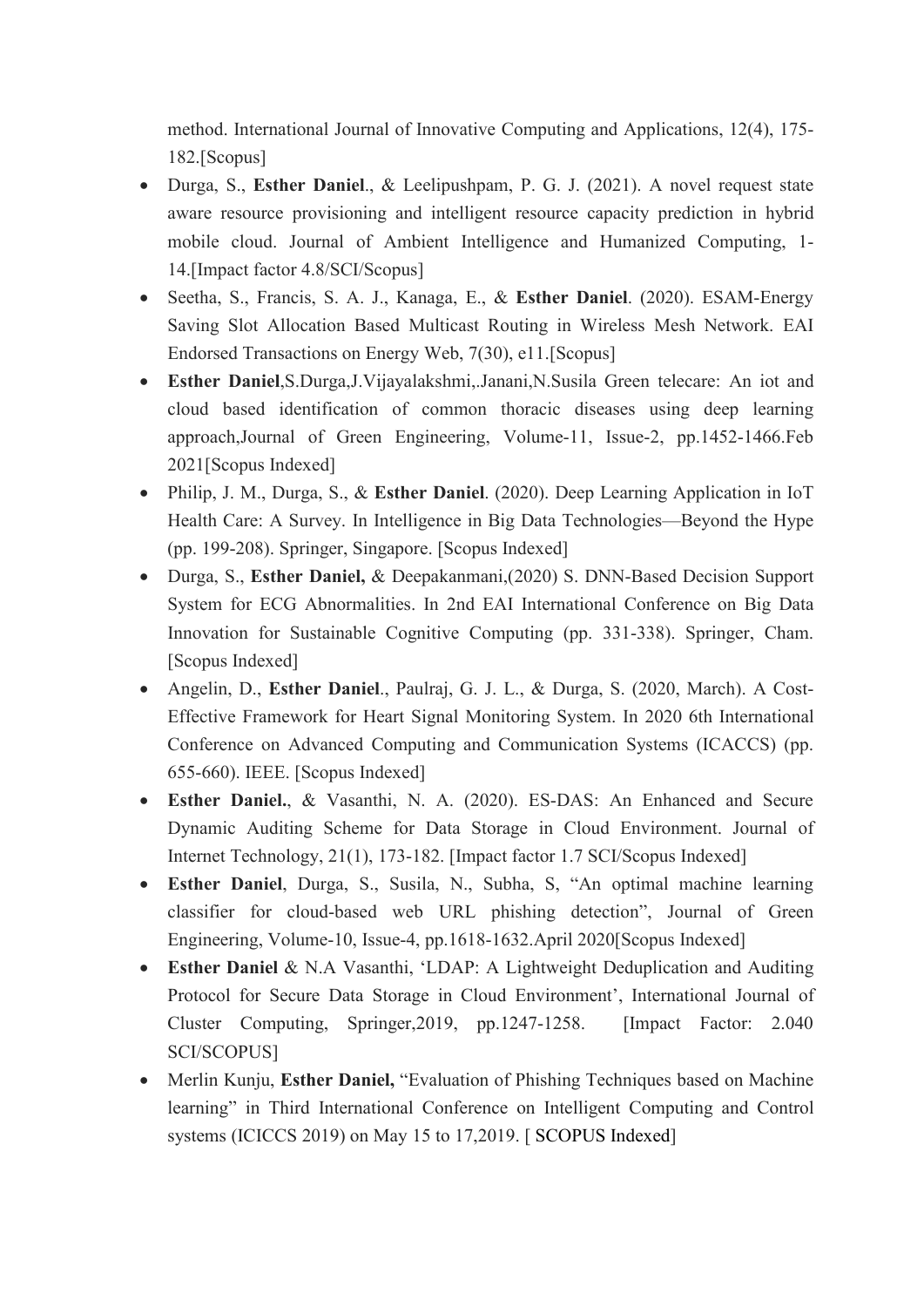- **Esther Daniel**, S.Durga, S. Seetha, "Panoramic view of cloud storage security attacks -an insight and security approaches" in Third International conference on computing methodologies and communication (ICCMC 2019) a Surya Engineering College, Erode, on 27<sup>th</sup> to 29<sup>th</sup> March,2019 [ SCOPUS Indexed ]
- Seetha,S., Francis, S. A. J., Kanaga, E. G. M., **Esther Daniel**, & Durga, S. (2019, March). A framework for multi-constraint multicast routing in wireless mesh networks. In 2019 5th International Conference on Advanced Computing & Communication Systems (ICACCS) (pp. 445-451). IEEE.
- S.Durga, Rishab Nag, **Esther Daniel,** "Survey on machine learning and deep learning algorithms used in Internet of Things(IoT) healthcare in Third International conference on computing methodologies and communication (ICCMC 2019) a Surya Engineering College, Erode, on 27<sup>th</sup> to 29<sup>th</sup> March,2019 [ SCOPUS Indexed]
- S.Durga,**Esther Daniel,** "SmartMobiCam: Towards a New paradigm for Leveraging Smartphone cameras and IaaS cloud for Smart city video surveillance", in Proceedings of the 2nd International Conference on Trends in Electronics and Informatics (ICOEI 2018) held at SCAD, Tirunelveli.[SCOPUS Indexed]
- **Esther Danie**l, N.A Vasanthi, "An cost effective dynamic auditing scheme for data storage in cloud environment", Proceedings of IEEE International conference on Innovations in green energy and healthcare technologies held at Dr.N.G.P Institute of Technology,2017 [Scopus Indexed].
- **Esther Daniel**., & Vasanthi, N. A. (2016). An efficient continuous auditing methodology for outsourced data storage in cloud computing. In Computational Intelligence, Cyber Security and Computational Models (pp. 461-468). Springer, Singapore.[SCOPUS Indexed]
- Meena, S., **Esther Daniel,** & Vasanthi, N. A. (2013, March). Survey on various data integrity attacks in cloud environment and the solutions. In 2013 International Conference on Circuits, Power and Computing Technologies (ICCPCT) (pp. 1076- 1081). IEEE.[SCOPUS Indexed]

# Projects Guided

- An Efficient Heart Sound Classification Methods for Heart Diseases
- Secure Auditable Versioned Data Storage Outsourcing for Cloud Computing Environment
- Dynamic auditing for secure cloud storage
- A Secure Attribute Based Cloud Storage with Transparent Data Encryption
- A Scalable Privacy-Preserving Verification Correctness Protocol to Identify the Corrupted Data In Cloud Storage
- Trust driven analysis-based cloud workflow scheduling strategies
- Privacy Preserving Auditing for High Performance in Cloud Storage
- Mitigation of Replay Attack in Decentralized Access Control (DAC) System